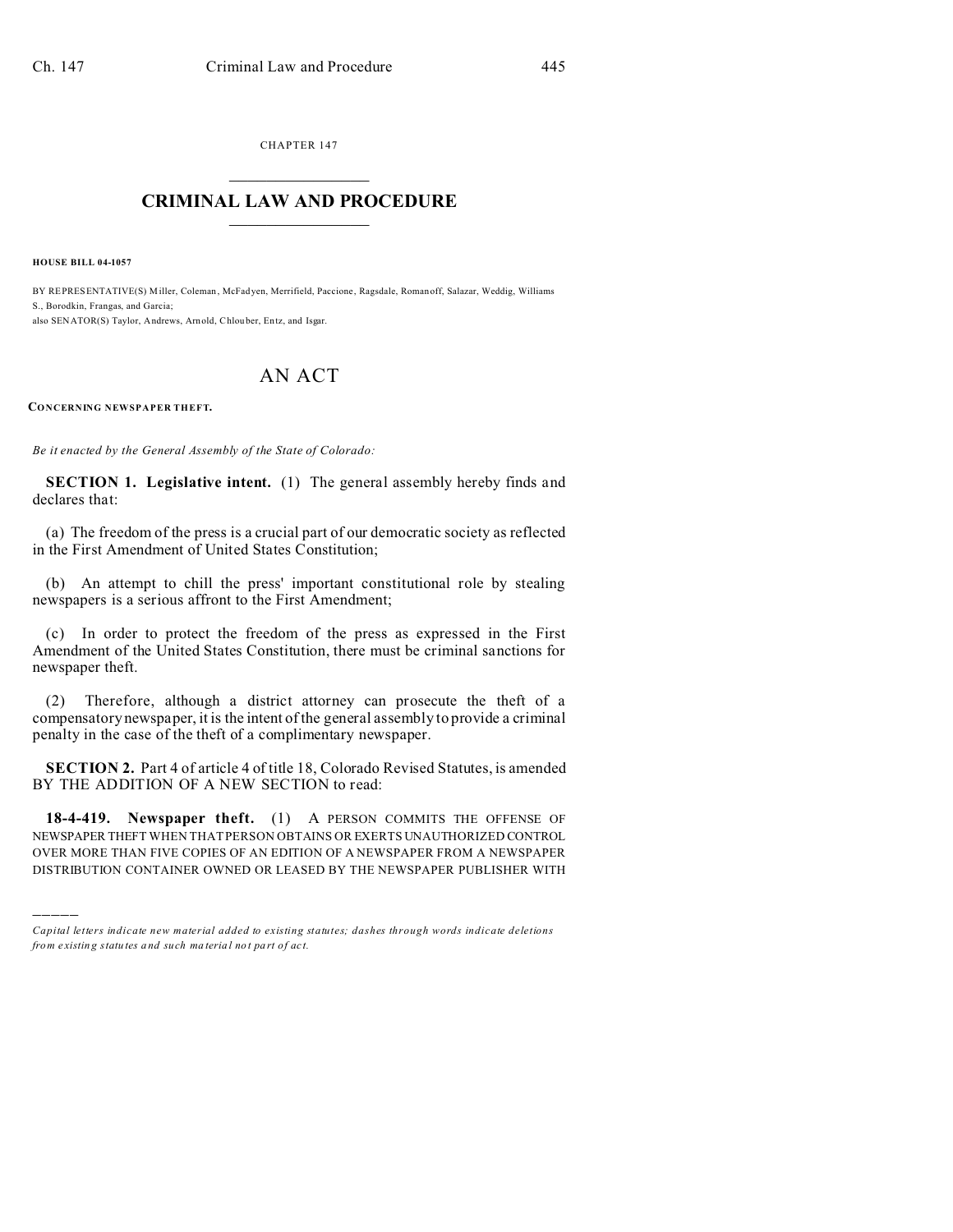THE INTENT TO PREVENT OTHER INDIVIDUALS FROM READING THAT EDITION OF THE NEWSPAPER. CONTROL IS UNAUTHORIZED IF THERE IS A NOTICE ON THE NEWSPAPER OR ON THE NEWSPAPER DISTRIBUTION CONTAINER THAT POSSESSION OF MORE THAN FIVE COPIES WITH INTENT TO PREVENT OTHER INDIVIDUALS FROM READING THAT EDITION OF THE NEWSPAPER IS ILLEGAL.

(2) NEWSPAPER THEFT IS A MISDEMEANOR AND SHALL BE PUNISHED BY A FINE OF:

(a) UP TO ONE THOUSAND DOLLARS IF THE NUMBER OF NEWSPAPERS INVOLVED WAS ONE HUNDRED OR FEWER OR THE NUMBER OF NEWSPAPERS INVOLVED WAS NOT DETERMINED;

(b) UP TO TWO THOUSAND FIVE HUNDRED DOLLARS IF THE NUMBER OF NEWSPAPERS INVOLVED WAS MORE THAN ONE HUNDRED AND FEWER THAN FIVE HUNDRED;

(c) UP TO FIVE THOUSAND DOLLARS IF THE NUMBER OF NEWSPAPERS INVOLVED WAS FIVE HUNDRED OR MORE.

(3) AS USED IN THIS SECTION:

(a) "EDITION OF A NEWSPAPER" MEANS A SINGLE PRESS RUN OF A NEWSPAPER.

(b) "NEWSPAPER" MEANS A PERIODICAL THAT INCLUDES NEWS, EDITORIALS, OPINION, FEATURES, OR OTHER MATTERS OF PUBLIC INTEREST THAT IS DISTRIBUTED ON A COMPLIMENTARY BASIS. NEWSPAPER INCLUDES ANY STUDENT PERIODICAL DISTRIBUTED AT ANY INSTITUTION OF HIGHER EDUCATION.

(c) "PERIODICAL" MEANS A PUBLICATION PRODUCED ON A REGULAR INTERVAL.

(4) NOTWITHSTANDING ANY OTHER REMEDIES PROVIDED UNDER THIS SECTION, A NEWSPAPER PUBLISHER WHO IS THE VICTIM OF NEWSPAPER THEFT, AN ADVERTISER WHO PLACED AN ADVERTISEMENT IN A NEWSPAPER THAT WAS SUBJECT TO NEWSPAPER THEFT, OR A NEWSPAPER READER WHO REGULARLY READS THE NEWSPAPER SUBJECT TO NEWSPAPER THEFT SHALL HAVE A PRIVATE CIVIL RIGHT OF ACTION AS PROVIDED IN SECTION 13-21-123, C.R.S., AGAINST THE PERSON OR PERSONS WHO ACTED IN VIOLATION OF SUBSECTION (1) OF THIS SECTION.

(5) THIS SECTION SHALL NOT APPLY TO A PERSON WHO, WITH THE AUTHORITY OR PERMISSION OFTHE PERSON WHO POSSESSES REAL OR PERSONAL PROPERTY, REMOVES OR DISPOSES OF NEWSPAPERS THAT HAVE BEEN DEPOSITED IN OR LEFT ON THAT PROPERTY WITHOUT THE AUTHORITY OR PERMISSION OF THE PERSON WHO POSSESSES THE REAL OR PERSONAL PROPERTY.

**SECTION 3.** Part 1 of article 21 of title 13, Colorado Revised Statutes, is amended BY THE ADDITION OF A NEW SECTION to read:

**13-21-123. Civil liability for newspaper theft.** NOTWITHSTANDING ANY OTHER REMEDIES PROVIDED UNDER THIS SECTION, A NEWSPAPER PUBLISHER WHO IS THE VICTIM OF NEWSPAPER THEFT AS DESCRIBED IN SECTION 18-4-419, C.R.S., OR WHO HAD COMPENSATORY NEWSPAPERS STOLEN, AN ADVERTISER WHO PLACED AN